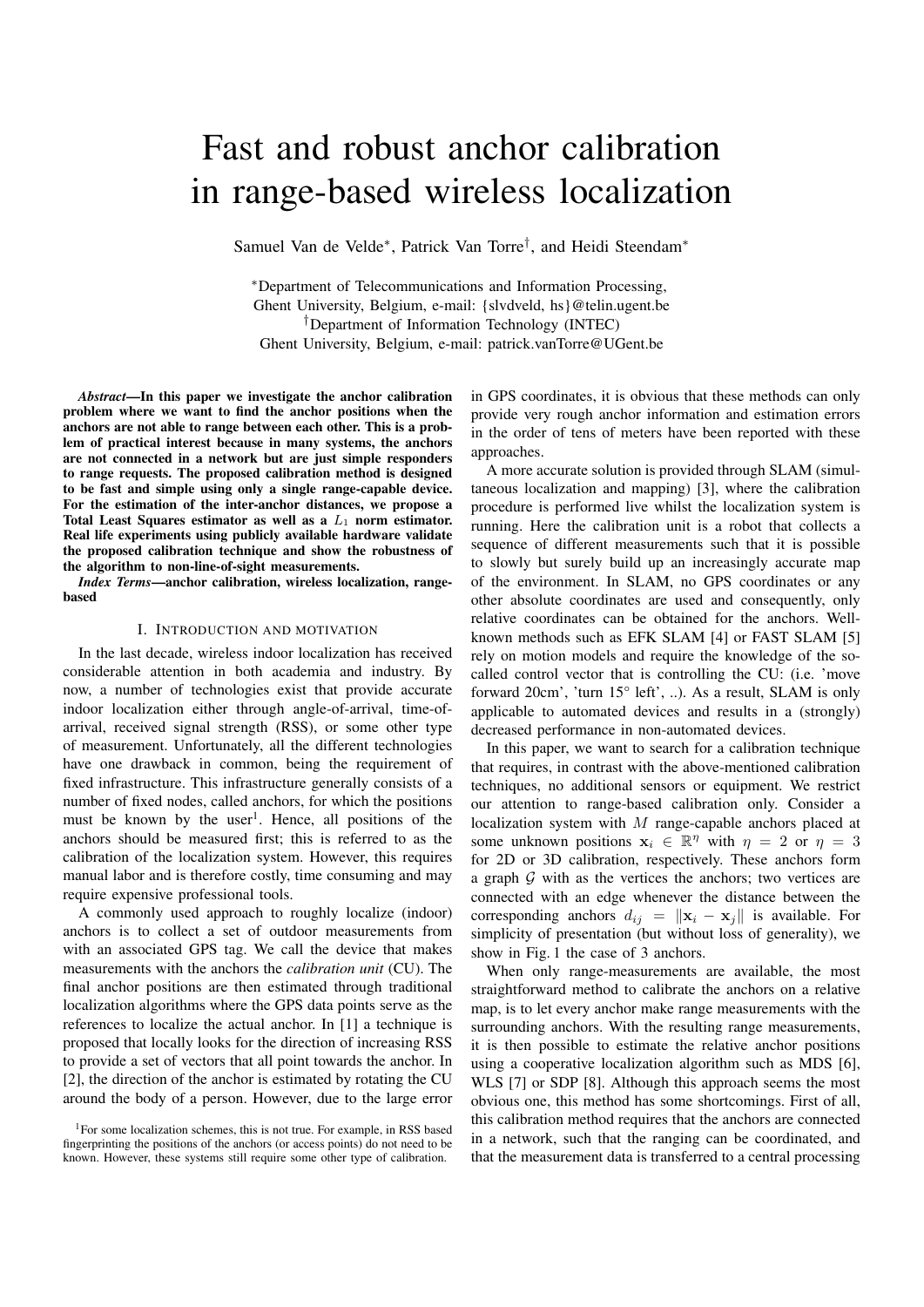node. However, most localization networks are user-oriented, and the anchors are simple responders that reply to a range request. This problem could be overcome by using additional equipment as e.g. a wifi device connected with the anchors, but this requires additional equipment, which is not favorable. A second problem is the presence of multi-path and non-line-ofsight measurements. Because the anchors are static, possible obstructions make it impossible to accurately measure the distance between two anchors. In the absence of one or more ranges, the resulting graph may no longer be redundantly rigid [9], and the localization of the anchors becomes impossible.

As an alternative, we could consider the use of calibration units placed at fixed positions. The motivation of this approach is that the presence of the calibration units (the dots in Fig. 1) results in a larger localization network such that the resulting larger graph becomes redundantly rigid, and anchor calibration is possible. However, a first disadvantage of this technique is that generally a large number of CU's is needed to obtain accurate calibration. A second disadvantage is that in many cases the anchors are placed in such a way that they form the largest possible convex hull. As a result, the CU's will always be placed inside this convex hull resulting in bad geometric properties to localize the anchors (see Fig. 1 where the large error ellipse is the result of this bad geometry)

In this paper, we present a novel technique for simple and fast anchor calibration, which is in some way related to the SLAM principle. However, in contrast to the SLAM method, we do not require additional sensors or equipment. In the proposed method, the system administrator moves around one single range-capable calibration unit. Hence, in contrast with the SLAM method, no predefined motion model is needed. Further, as the administrator is moving around, the probability of a network with bad geometric properties that hinder the localization of the anchors, is reduced. The proposed method is able to do calibration in 2D as well as in 3D. To assess the accuracy of the proposed method, live measurements were done with P410 UWB ranging devices [10]. In this live measurement campaign, the administrator was walking at a normal pace (ca. 1m/s), resulting in an average position error of 8cm. Hence the proposed method is well suited for practical anchor calibration.

#### II. ANCHOR CALIBRATION

The estimation of the anchor positions is obtained in two steps. In a first step, the distances between all anchors are estimated. For this step the system administrator has to be charged with the simple task of walking from an arbitrary point towards an anchor in a straight line, over a distance  $L_{\text{path}}$ , with a range capable device. During this procedure, the range capable device makes range measurements with every anchor. This must be repeated for every anchor such that all the distances between the anchors can be estimated. After this step, which is called the range collection, the anchor positions are estimated in the second step with a traditional cooperative localization algorithm.



Figure 1. Range based anchor calibration methods. Anchors are represented by squares and calibration units by dots. The ellipse represents the uncertainty in the position of the anchor after calibration.



Figure 2. Anchor calibration in 2D. Anchors are represented by squares, the different positions of the calibration unit by a dot.

#### *A. Range collection in 2D*

The first step of the calibration method consists of finding the distances  $d_{ij}$  between all combinations of anchors i and  $j$  by performing some simple operations with the CU. It is in this spirit that we consider the scenario where the CU moves along an arbitrary straight line. Along this line, multiple range measurements have to be made with every anchor (if possible). The set of  $N_i^{\ell}$  range measurements made along path  $\ell$  with anchor i is denoted by  $\mathbf{d}_{i}^{\ell} = \left[ d_{i,1}^{\ell}, d_{i,2}^{\ell}, ..., d_{i,N_{i}^{\ell}}^{\ell} \right]$  $\big]$ <sup>T</sup>. For each path  $\ell$  and set of anchors  $(i, j)$ , we can introduce some additional parameters  $a_{ij}^{\ell}$ ,  $b_j^{\ell}$  and  $c_i^{\ell}$  which are defined in Fig. 2. For notational convenience we drop the path index  $\ell$ .

In the absence of errors, we find the following relation between the distances  $d_{i,k}$  and  $d_{j,k}$  for  $k = 1..N_i$ , and the parameters  $a_{ij}$ ,  $b_j$  and  $c_i$ :

$$
b_j^2 = d_{j,k}^2 - \left(\sqrt{d_{i,k}^2 - c_i^2} - a_{ij}\right)^2
$$
  
= 
$$
d_{j,k}^2 - d_{i,k}^2 + c_i^2 - a_{ij}^2 + 2a_{ij}\sqrt{d_{i,k}^2 - c_i^2}.
$$
 (1)

If there are sufficient measurements, it is possible to estimate the parameters  $a_{ij}^2$ ,  $b_j^2$  and  $c_i^2$  from this non-linear set of equations. However, from Fig. 2 it can be observed that using these parameters, it is not possible to uniquely estimate the distance  $d_{ij}$ . This is due to the flip ambiguity of the anchors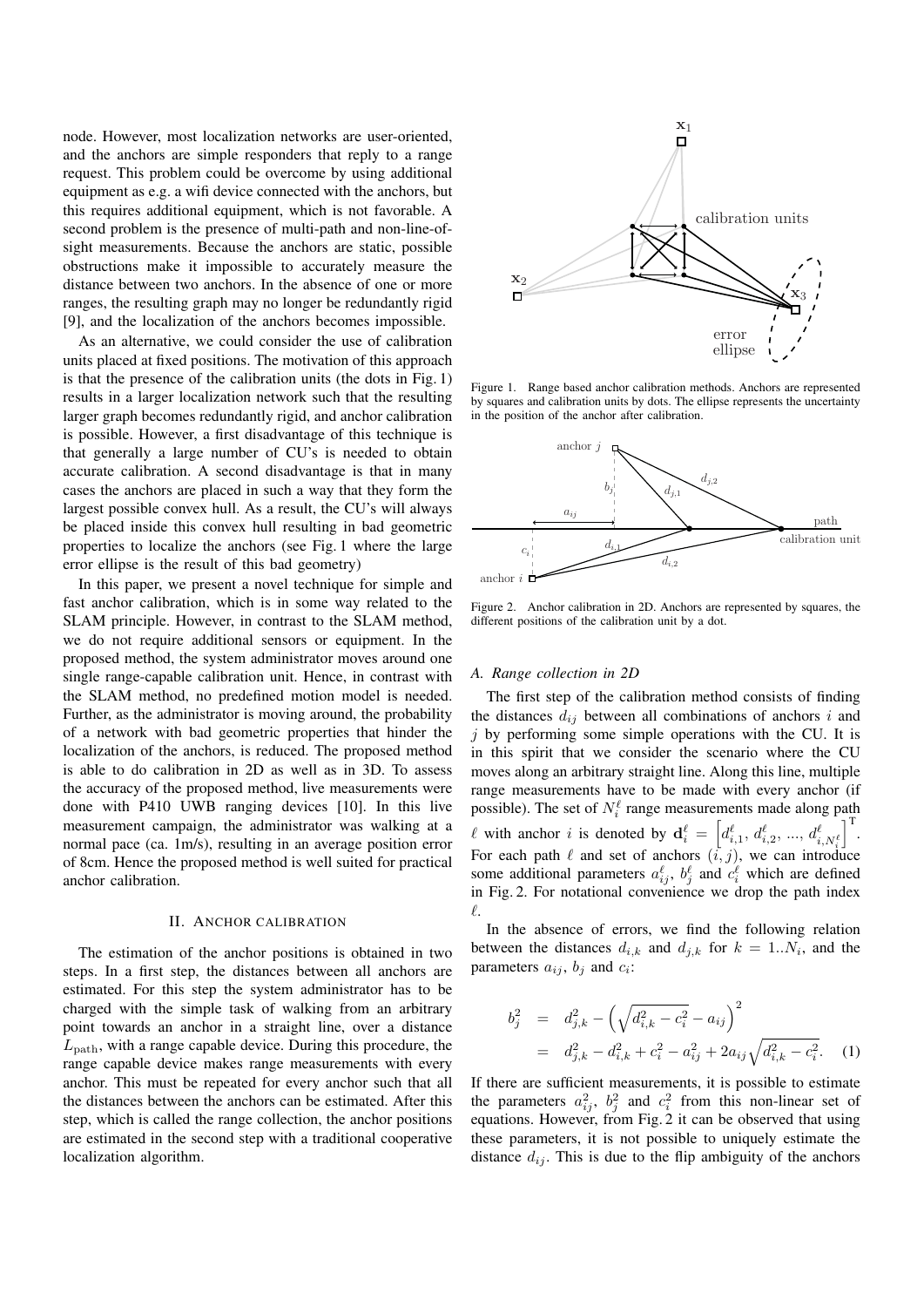

Figure 3. Anchor calibration in 2D with a path going straight to one anchor. A direct measurement of the distance  $d_{ij}$  between anchors i and j is not possible do to an obstruction (e.g. a wall).

around the path. However, if the calibration unit would move in a straight line towards an anchor, the flip ambiguity of this anchor disappears. The other anchor can now still flip without affecting distance  $d_{ij}$ . Hence it becomes possible to make an unambiguous estimation of  $d_{ij}$ . Moving towards anchor i corresponds to setting  $c_i = 0$ , resulting in the relation  $d_{ij}^2 = a_{ij}^2 + b_j^2$ . Furthermore, under this condition, equation (1) becomes linear in the unknown variables  $d_{ij}^2$  and  $a_{ij}$ , resulting in

$$
d_{ij}^2 - 2a_{ij}d_{i,k} = d_{j,k}^2 - d_{i,k}^2.
$$
 (2)

The scenario with  $c_i = 0$  is depicted in Fig. 3. From this figure it becomes clear that, with this method, the distance  $d_{ij}$  can be measured even if the direct path between the two anchors  $i$  and  $j$  is obstructed.

Notice that we can rewrite equation (2) as follows

$$
d_{j,k}^2 = (d_{i,k} - a_{ij})^2 - a_{ij}^2 + d_{ij}^2.
$$
 (3)

Hence, in order to estimate the unknown variables, we must fit a parabola to the measured noisy data pairs  $\left( d_{i,k}, d_{j,k}^{2} \right)$  for  $k = 1..N$ . The intersection of this parabola with the y-axis gives the estimated squared distance  $\hat{d}_{ij}^2$ .

In order to obtain the distances  $d_{ij}$  between all combinations of anchors  $(i, j)$ , we need to walk towards (at least)  $M - 1$ different anchors. For the estimation of  $d_{ij}$  we can thus have more than one path available (for example one towards anchor  $i$  and another towards anchor  $j$ ). Let us consider  $L$  available paths moving towards either anchor  $i$  or  $j$ . This results in  $L + 1$  unknowns:  $d_{ij}^2$  and  $a_{ij}^{\ell}$  (one for each path) which we group in the parameter vector  $\mathbf{x} = [d_{ij}^2, a_{ij}^1, a_{ij}^2, ..., a_{ij}^L]^T$ . The relationship of the parameter vector with the measurements is given by (2). Let us introduce the matrix  $\mathbf{A}_{\to i}^{\ell}$  gathering all information for a single path  $\ell$  going in the direction of anchor i, denoted by the subscript  $\rightarrow i$ :

$$
\mathbf{A}_{\rightarrow i}^{\ell} = \begin{bmatrix} \mathbf{1}_{N_i^{\ell} \times 1} & \mathbf{0}_{N_i^{\ell} \times (\ell-1)} & -2\mathbf{d}_i^{\ell} & \mathbf{0}_{N_i^{\ell} \times (L-\ell)} \end{bmatrix}, \quad (4)
$$

with  $\mathbf{1}_{m \times n}$  and  $\mathbf{0}_{m \times n}$  the all ones and all zeros matrix, respectively. Further,  $\mathbf{b}^{\ell}_{\to i}$  is a  $N^{\ell}_{ij}$  dimensional vector with elements:

$$
\left[\mathbf{b}_{\to i}^{\ell}\right]_n = \left(\left[\mathbf{d}_j^{\ell}\right]_n\right)^2 - \left(\left[\mathbf{d}_i^{\ell}\right]_n\right)^2. \tag{5}
$$

We can now write the system of equations as  $A x = b$  where **A** and **b** are obtained by stacking the different  $\mathbf{A}^{\ell}_{\to i}$  and  $\mathbf{b}^{\ell}_{\to i}$ . This leads to an overdetermined system for which we can find a solution in a number of ways. The most straightforward estimation method is the well known Least Squares (LS) method for which the estimate is given by:

$$
\hat{\mathbf{x}}_{\text{LS}} = \left(\mathbf{A}^{\text{T}}\mathbf{A}\right)^{-1}\mathbf{A}^{\text{T}}\mathbf{b}.\tag{6}
$$

In Least Squares estimation, the  $L_2$  norm  $||Ax - b||_2$  is minimized, which implicitly assumes that the measurement errors are confined to the vector **b**. However, because both  $d_{i,k}$  and  $d_{i,k}$  are subject to errors, the matrix **A** is in fact also a random matrix and the LS assumption breaks. Because of this we expect reduced performance when applying standard Least Squares. To remedy this, we propose to employ Total Least Squares (TLS) which accounts for errors in both **A** and **b**. In TLS, the Frobenius norm  $\|[\mathbf{E} \mathbf{f}]\|_{\mathrm{F}}$  is minimized where **E** and **f** are the errors in **A** and **b** respectively. It is shown in [11] that the TLS solution to  $Ax = b$  can be obtained by singular value decomposition (SVD) of the augmented matrix  $[\mathbf{A} \mathbf{b}] = \mathbf{U} \Sigma \mathbf{V}^*$ . The TLS estimate is given by  $\hat{\mathbf{x}}_{\text{TLS}} = -\mathbf{V}_{xy}\mathbf{V}_{yy}^{-1}$  with  $\mathbf{V}_{xx}$  the upper right  $(L+1) \times 1$ block of **V** and  $\mathbf{V}_{yy}$  the lower right element of **V**.

It is known that applying LS or TLS works well when the errors are normally distributed and small. However from the experiments we conducted (see subsection III-B), we observed that the measurements contained a lot of outliers due to non-line-of-sight (NLOS) which cannot be handled well by these estimators. As an alternative, we minimized the  $L_1$ norm  $\|\mathbf{Ax} - \mathbf{b}\|_1$  instead of the  $L_2$  norm in LS and TLS<sup>2</sup> . Minimizing the  $L_1$  norm is more robust to outliers but does not result in a closed form expression for the estimate. Rather, it results in solving the following Linear Program in **x**  $\in \mathbb{R}^{L+1}$ and  $\mathbf{s} \in \mathbb{R}^{(N_i^1 + \ldots + N_i^L)}$ 

$$
\begin{array}{ll}\text{minimize} & \mathbf{1}^T \mathbf{s} \\ \text{subject to} & \mathbf{A}\mathbf{x} - \mathbf{b} \preceq \mathbf{s} \\ & \mathbf{A}\mathbf{x} - \mathbf{b} \succeq -\mathbf{s} \end{array}
$$

where  $\prec$  and  $\succeq$  are elementwise inequality signs. The performance of the above estimators is compared in section III-B.

## *B. Range collection in 3D*

Next we explore the possibility of using the same simple calibration procedure for anchors in a three-dimensional space. Similarly as in 2D, this is possible by moving the CU in a straight line towards the anchor. However, in general, this straight line is no longer parallel to the floor. If we would use a trajectory parallel to the floor, the possible anchor positions are subject to a rotational ambiguity around the line of the movement. Hence, as the possible anchors lie on a circle around the path, it is not possible to obtain an unambiguous distance  $d_{ij}$ . However, in case that the heights of the anchors

<sup>2</sup>The Frobenius norm is the "entrywise"  $L_2$  norm for matrices.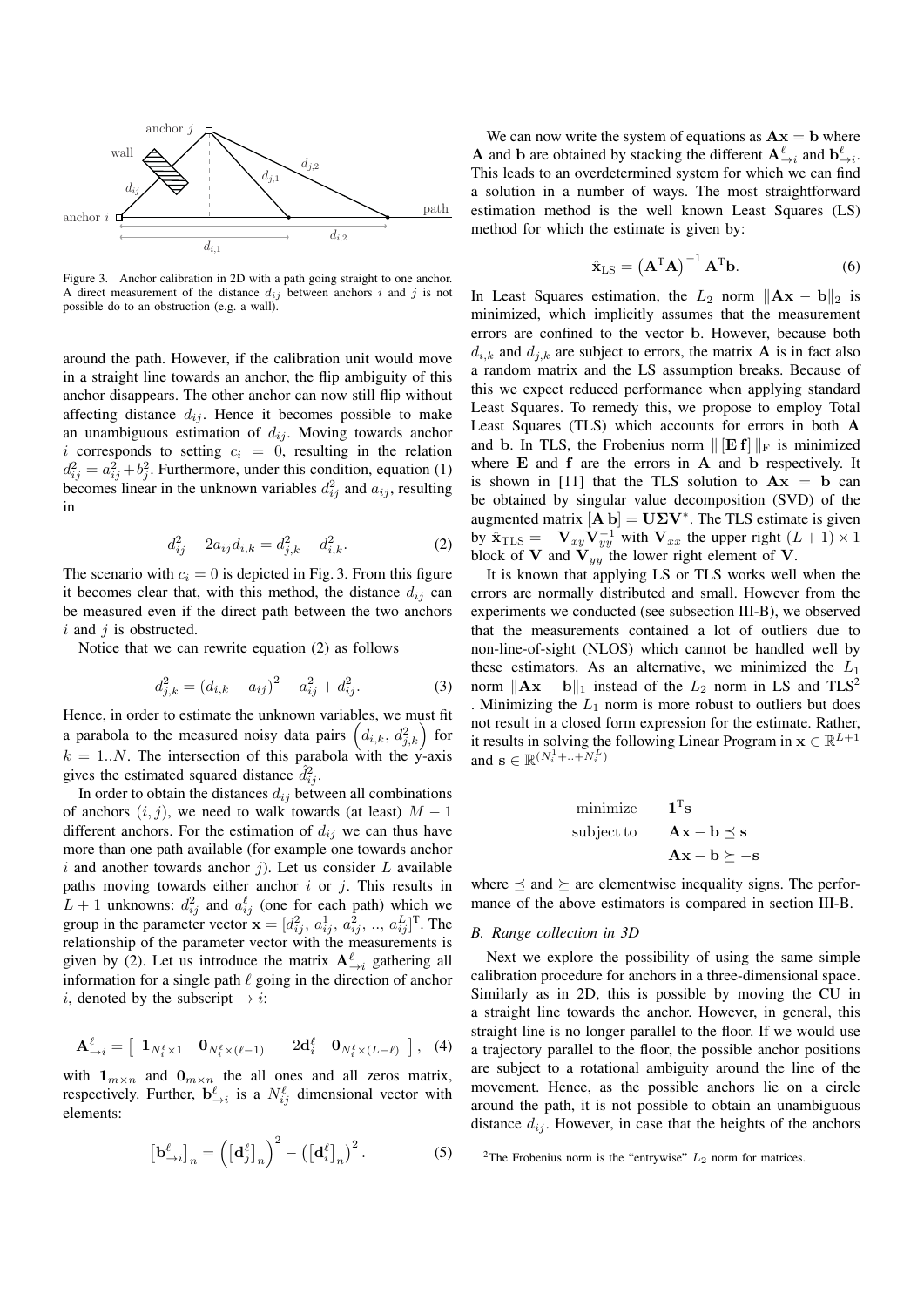

Figure 4. Anchor calibration in 3D. The gray plane is a plane parallel to the floor, where the CU is moving.

are known, the calibration method can still work with a few adjustments.

By inspection of Fig. 4, we can reformulate the problem by introducing the following variables. Consider the orthogonal projection of the anchors  $i$  and  $j$  on the plane in which the CU is moving, parallel to the floor. The distances  $u_{i,k}$  and  $v_{i,k}$  are the distances between the CU at position  $k$  and the projections of anchors i and j on this plane. Hence,  $u_{i,k}^2 = d_{i,k}^2 - h_i^2$  and  $v_{j,k}^2 = d_{j,k}^2 - h_j^2$ . In this plane we recognize the 2D scenario and it follows from (2) that the distance between the projected anchors equals  $\beta_{ij}^2 = v_{j,k}^2 - u_{i,k}^2 + 2u_{i,k}a_{ij}$ . Taking this into account, we obtain the distance between anchors  $i$  and  $j$ :

$$
d_{ij}^2 = (h_j - h_i)^2 + \beta_{ij}^2
$$
\n
$$
= d_{j,k}^2 - d_{i,k}^2 + 2h_i^2 - 2h_ih_j + 2a_{ij}\sqrt{d_{i,k}^2 - h_i^2}
$$
\n(7)

In the special case where all anchors are at the same height, this can be simplified to

$$
d_{ij}^2 = d_{j,k}^2 - d_{i,k}^2 + 2a_{ij}\sqrt{d_{i,k}^2 - h^2} \quad \text{if } h_i = h_j = h. \tag{9}
$$

Expression (8) results in a set of linear equations from which the squared distance  $d_{ij}^2$  can be estimated in the same way as described in the 2D case. By walking towards the M different anchors, in a straight line parallel to the floor, it is possible to obtain the complete distance graph which is fully connected.

## *C. Anchor localization*

In the last step of the calibration procedure, the actual anchor positions are estimated. Because we have a full distance matrix (i.e. all pairs of distances are estimated), we can simply use a cooperative localization algorithm that delivers the relative coordinates of the anchors. We formulate the localization problem as a weighted least squares (WLS) problem such as in [7] because this can easily be adapted to 3D localization with known heights. The cost function to be minimized equals:

$$
f(\mathbf{x}_{1:M}) = \sum_{i}^{M} \sum_{j}^{M} w_{ij} e_{ij}^{2}, \qquad (10)
$$

with  $e_{ij} = \hat{d}_{ij}^2 - (\mathbf{x}_i - \mathbf{x}_j)^T (\mathbf{x}_i - \mathbf{x}_j)$  the error in squared Euclidean distance. Because all pairwise distance estimates are available and all weights are equal, this reverts to a convex problem with a unique solution (implying that no special care must be taken to select an initial estimate). Minimization of (10) can efficiently be done using the iterative Newton's method. Each iteration  $k$ , the estimate is updated according to:  $\mathbf{x}_{1:M}^{(k+1)} = \mathbf{x}_{1:M}^{(k)} + \Delta \mathbf{x}_{1:M}^{(k)}$ , where the superscript indicates the iteration index and  $\Delta \mathbf{x}_{1:M}^{(k)} = -\left[\nabla^2 f(\mathbf{x}_{1:M}^{(k)})\right]^{-1} \nabla f(\mathbf{x}_{1:M}^{(k)})$ is called the Newton step. For the calculation of the Newton step, a closed form expression for the gradient and Hessian of the cost function is required. For the two-dimensional case, the gradient of  $f(\mathbf{x}_{1:M})$  is a  $2 \times M$  matrix with components:

$$
\nabla f(\mathbf{x}_{1:M}) = \begin{bmatrix} \frac{\partial f(\mathbf{x}_{1:M})}{\partial \mathbf{x}_1} & \frac{\partial f(\mathbf{x}_{1:M})}{\partial \mathbf{x}_2} & \dots & \frac{\partial f(\mathbf{x}_{1:M})}{\partial \mathbf{x}_M} \end{bmatrix},
$$
(11)

where the partial derivatives are given by:

$$
\frac{\partial f(\mathbf{x}_{1:M})}{\partial \mathbf{x}_i} = -8 \sum_{j}^{M} w_{ij} e_{ij} (\mathbf{x}_i - \mathbf{x}_j). \tag{12}
$$

The  $2M \times 2M$  Hessian matrix is constructed by  $2 \times 2$  blocks:

$$
\left[\nabla^2 f(\mathbf{x}_{1:M})\right]_{ij} = \left[\frac{\partial^2 f(\mathbf{x}_{1:M})}{\partial \mathbf{x}_i \partial \mathbf{x}_j}\right],\tag{13}
$$

where  $\frac{\partial^2 f(\mathbf{x}_{1:M})}{\partial \mathbf{x}_i \partial \mathbf{x}_j}$  are 2 × 2 matrices defined as:

$$
\frac{\partial^2 f(\mathbf{x}_{1:M})}{\partial \mathbf{x}_i \partial \mathbf{x}_j}
$$
\n
$$
= \begin{cases}\n-8 \sum_l^M w_{il} (e_{il} \mathbf{I} - 2(\mathbf{x}_i - \mathbf{x}_l)(\mathbf{x}_i - \mathbf{x}_l)^T) & i = j \\
-8 w_{ij} (-e_{ij} \mathbf{I} + 2(\mathbf{x}_i - \mathbf{x}_j)(\mathbf{x}_i - \mathbf{x}_j)^T) & i \neq j\n\end{cases}
$$

For three-dimensional localization with known heights, the above algorithm can be used by adding the height to the parameter vector  $x_{1:M}$  and setting the derivatives to the zcoordinate equal to zero.

#### III. RESULTS

A number of simulation tests as well as real-live tests were performed in order to investigate the performance of the proposed calibration method. Furthermore we wanted to study the impact of some parameters such as the length of the path to walk or the number of measurements made along each path. In order to evaluate the estimation errors on the anchor positions it is necessary to convert the obtained relative coordinates to absolute coordinates. This requires finding a suitable rigid transformation (i.e. a rotation, reflection and translation), which is achieved by performing the Procrustes algorithm [12]. This algorithm returns a rigid transformation that minimizes the squared error between the relative positions and the true (absolute) positions of the anchors. The resulting MSE corresponds to the error made in the calibration.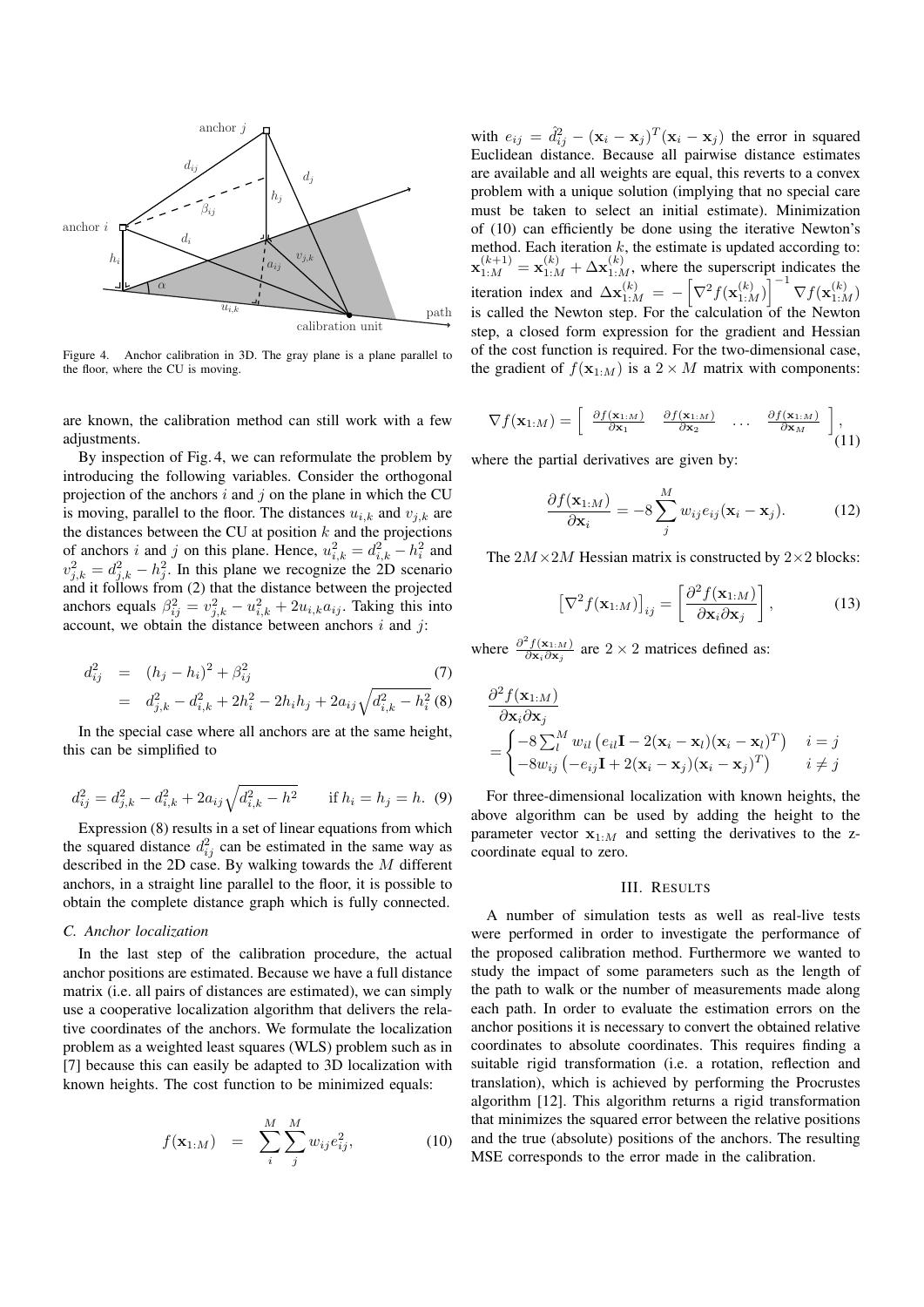

Figure 5. Root Mean squared error (RMSE) of the distance estimates between the anchors as a function of the number of measurements N.



Figure 6. RMSE of the distance estimates as a function of the path angle  $\alpha$ using  $N = 30$ .

# *A. Simulation results*

In our simulation setup we placed 4 anchors in the corners of a square  $10m \times 10m$  room. For each anchor, a random starting point within the room at a distance  $L_{\text{path}}$  from the anchor was selected to start the path. In Fig. 5 the root mean squared error (RMSE) of the distance estimates are shown as a function of the number of measurements N and the path length  $L_{\text{path}}$  such that the distance between two measurements equals  $L_{\text{path}}/N$ . In these simulations, the range measurements were modeled as Gaussian variables with zero mean and standard deviation  $\sigma_n$  = 5cm. The estimations were obtained using the Total Least Squares algorithm using a single path for each anchor. From this figure it follows that with a reasonable number of measurements and path length, the proposed algorithm is able to estimate the distance with centimeter accuracy. Furthermore, it is observed that the RMSE decreases with  $N$  as well as  $L_{\text{path}}$ . The fact that a longer path provides more accurate results can be understood by considering that the latent variable  $a_{ij}$  also plays an important role in the estimation, and that this variable is more accurately estimated when the measured points cover a longer distance.

Next we want to investigate the effect of the direction of the path on the estimation of the distances. If we vary the angle  $\alpha$  of the path of the CU with the line between the two anchors (see Fig. 4), we observe from Fig. 6 that depending on the length of the path, some angles provide better estimation accuracy than others. However, it always holds true that the worst performance is obtained when  $\alpha = 180^{\circ}$ . The best result is generally found around  $\alpha \approx 80^{\circ}$ .

As a general rule of thumb, the CU should follow paths that are inside of the convex hull of the anchors as this minimizes the probability of unfavorable angles.

## *B. Experimental results*

To validate the proposed anchor calibration technique, real life experiments were performed with the P410 RCM ultrawideband (UWB) modules [10] from Timedomain Corp. These modules perform ranging using a two-way time of arrival (TW-TOA) protocol providing 5 cm accuracy under line-of-sight conditions. These modules simply respond to ranging requests. In our test setup we placed 4 UWB devices at chest-height in the corners of a rectangular  $5m \times 9m$  room to serve as anchors. The actual anchor positions were obtained by measuring the orthogonal distances to the walls with a laser-based distance meter (up to 2mm accurate). The distance measurements were are always with respect to the phase center of the UWB antenna. One additional UWB device served as the calibration unit and was connected to a microcontroller that initiated ranging with the anchors and saved the resulting measurements. A button connected to this microcontroller was used to indicate the starting and ending point of a path. In total 15 calibration runs were made, where in each run, the system administrator walked once towards every anchor with the CU in his hands. With the P410 module, range measurements take around 40ms such that on a path of 4m, walking at a speed of 1m/s, a total of 25 measurements can be made to each anchor. Due to varying path lengths and walking speed in our tests, the number of measurements for each path was between 20 and 28. Further, the P410 module provides a flag to indicate if a measurement is subject to non-line-ofsight (NLOS). Although we used this flag to discard NLOS measurements, we have noticed that still some heavily biased range-measurements slipped through.

In Fig. 7, the paths resulting from a single calibration run are shown. Here the positions of the CU are estimated using the range measurements and for each path a line is drawn indicating the average alignment of the path. Even though the system administrator walked towards the anchors without any